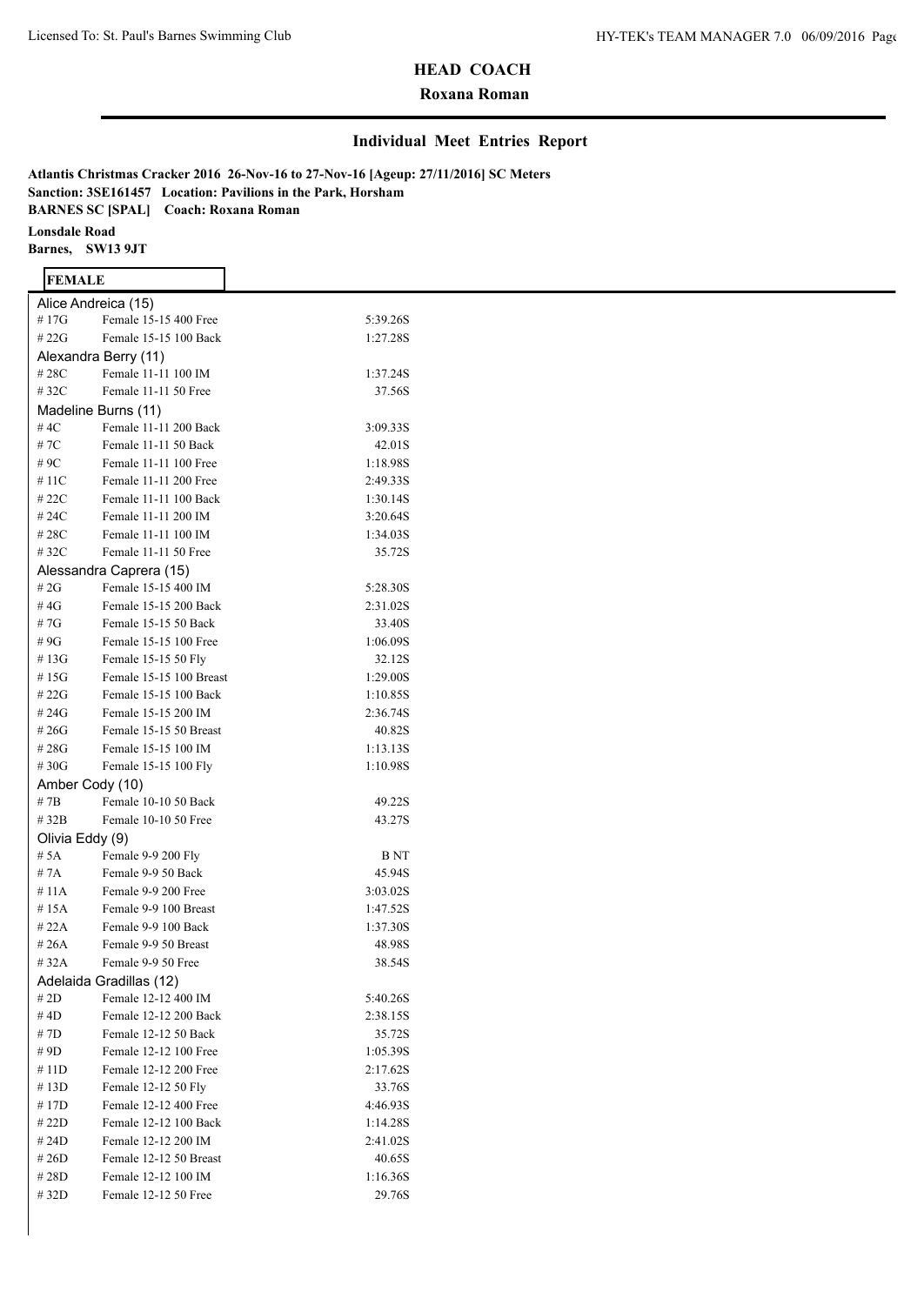## **Roxana Roman**

#### **Individual Meet Entries Report**

| <b>FEMALE</b> |                            |          |  |
|---------------|----------------------------|----------|--|
|               | Yolanda Gradillas (9)      |          |  |
| # $4A$        | Female 9-9 200 Back        | 3:17.39S |  |
| #7A           | Female 9-9 50 Back         | 42.14S   |  |
| # 9A          | Female 9-9 100 Free        | 1:22.20S |  |
| #11A          | Female 9-9 200 Free        | 2:56.48S |  |
| #13A          | Female 9-9 50 Fly          | 44.47S   |  |
| #17A          | Female 9-9 400 Free        | 6:09.26S |  |
| #19A          | Female 9-9 200 Breast      | 4:03.70S |  |
| #22A          | Female 9-9 100 Back        | 1:36.13S |  |
| #24A          | Female 9-9 200 IM          | 3:23.63S |  |
| #26A          | Female 9-9 50 Breast       | 51.89S   |  |
| #28A          | Female 9-9 100 IM          | 1:39.38S |  |
| #32A          | Female 9-9 50 Free         | 35.89S   |  |
|               | Imogen Hadley (11)         |          |  |
| # 9C          | Female 11-11 100 Free      | 1:26.12S |  |
| # 22 $C$      | Female 11-11 100 Back      | 1:37.31S |  |
|               | Kaitlyn Hanson-Puffer (12) |          |  |
| # $2D$        | Female 12-12 400 IM        | 5:54.99S |  |
| #4D           | Female 12-12 200 Back      | 2:47.53S |  |
| #7D           | Female 12-12 50 Back       | 37.36S   |  |
| # 9D          | Female 12-12 100 Free      | 1:08.95S |  |
| #11D          | Female 12-12 200 Free      | 2:23.09S |  |
| #13D          | Female 12-12 50 Fly        | 35.68S   |  |
| #15D          | Female 12-12 100 Breast    | 1:27.20S |  |
| #17D          | Female 12-12 400 Free      | 5:06.15S |  |
| #19D          | Female 12-12 200 Breast    | 3:07.96S |  |
| #22D          | Female 12-12 100 Back      | 1:20.09S |  |
| #24D          | Female 12-12 200 IM        | 2:44.05S |  |
| #26D          | Female 12-12 50 Breast     | 39.77S   |  |
| #28D          | Female 12-12 100 IM        | 1:19.54S |  |
| #30D          | Female 12-12 100 Fly       | 1:24.19S |  |
| #32D          | Female 12-12 50 Free       | 31.06S   |  |
|               | Kyra Hanson-Puffer (10)    |          |  |
| # $4B$        | Female 10-10 200 Back      | 3:11.41S |  |
| #7B           | Female 10-10 50 Back       | 42.63S   |  |
| #9B           | Female 10-10 100 Free      | 1:17.92S |  |
| $\#$ 11B      | Female 10-10 200 Free      | 2:59.74S |  |
| #13B          | Female 10-10 50 Fly        | 45.71S   |  |
| #15B          | Female 10-10 100 Breast    | 1:43.39S |  |
| #17B          | Female 10-10 400 Free      | 6:14.40S |  |
| #19B          | Female 10-10 200 Breast    | 3:50.11S |  |
| #22B          | Female 10-10 100 Back      | 1:30.64S |  |
| #24B          | Female 10-10 200 IM        | 3:17.68S |  |
| #26B          | Female 10-10 50 Breast     | 49.09S   |  |
| #28B          | Female 10-10 100 IM        | 1:40.82S |  |
| #32B          | Female 10-10 50 Free       | 34.96S   |  |
|               | Alexa Human (10)           |          |  |
| #7B           | Female 10-10 50 Back       | 47.56S   |  |
| #22B          | Female 10-10 100 Back      | 1:47.12S |  |
| #32B          | Female 10-10 50 Free       | 43.67S   |  |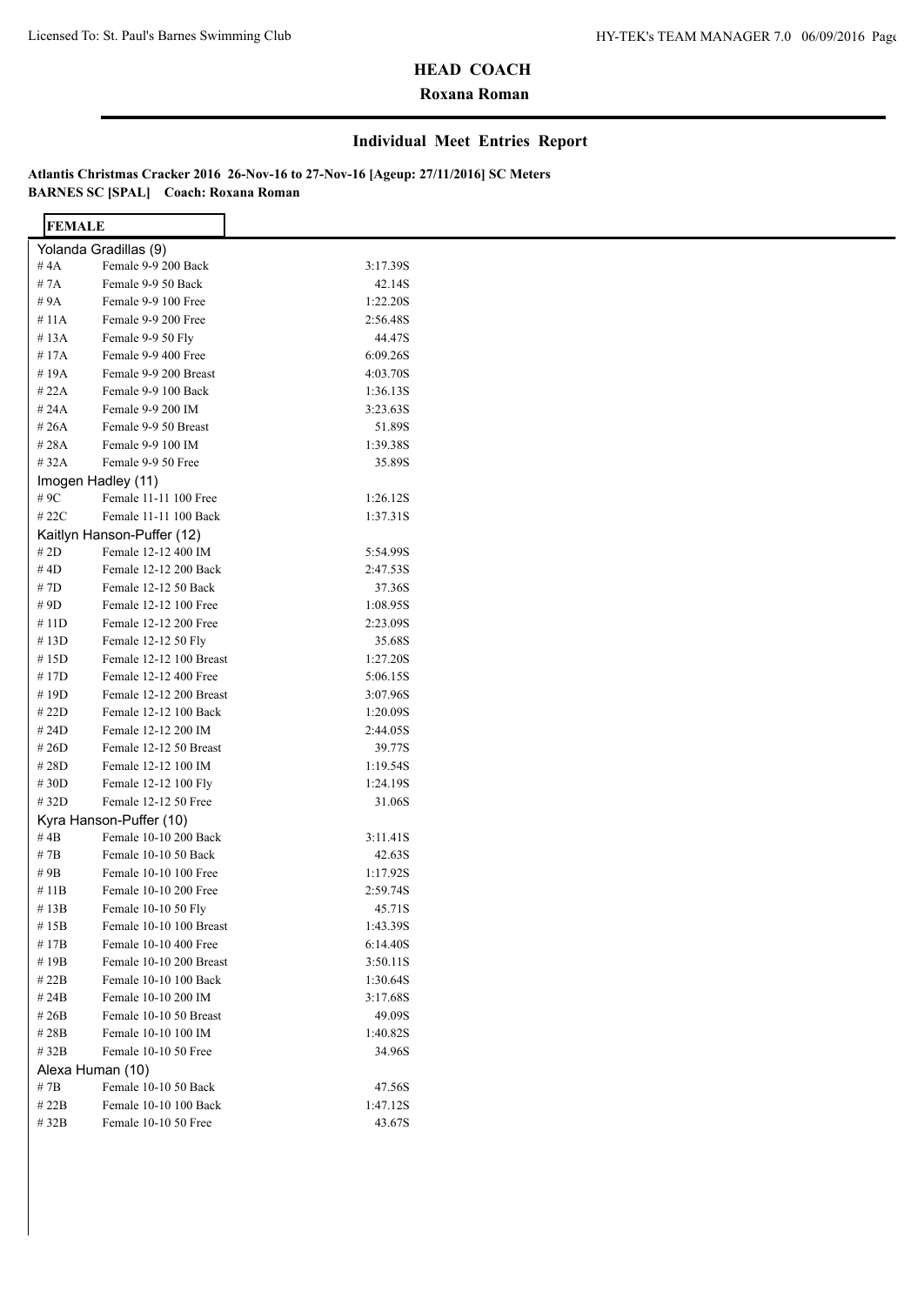## **Roxana Roman**

#### **Individual Meet Entries Report**

| <b>FEMALE</b>     |                                               |          |  |
|-------------------|-----------------------------------------------|----------|--|
| Matilda Lack (11) |                                               |          |  |
| #7C               | Female 11-11 50 Back                          | 42.23S   |  |
| #11C              | Female 11-11 200 Free                         | 3:03.76S |  |
| #15C              | Female 11-11 100 Breast                       | 1:42.96S |  |
| #19C              | Female 11-11 200 Breast                       | 3:59.46S |  |
| # 22C             | Female 11-11 100 Back                         | 1:32.29S |  |
| #26C              | Female 11-11 50 Breast                        | 47.15S   |  |
| #28C              | Female 11-11 100 IM                           | 1:32.62S |  |
| #32C              | Female 11-11 50 Free                          | 37.36S   |  |
|                   | Lydia Loughran (11)                           |          |  |
| # 7 $C$           | Female 11-11 50 Back                          | 42.93S   |  |
| # 9C              | Female 11-11 100 Free                         | 1:16.33S |  |
| #11C              | Female 11-11 200 Free                         | 2:48.36S |  |
| #13C              | Female 11-11 50 Fly                           | 39.40S   |  |
| # 22C             | Female 11-11 100 Back                         | 1:28.79S |  |
|                   |                                               |          |  |
| # 24C             | Female 11-11 200 IM<br>Female 11-11 50 Breast | 3:08.51S |  |
| # 26C             |                                               | 48.63S   |  |
| #28C              | Female 11-11 100 IM                           | 1:32.95S |  |
| #32C              | Female 11-11 50 Free                          | 35.37S   |  |
|                   | Molly McPhillips (13)                         |          |  |
| # 4E              | Female 13-13 200 Back                         | 3:01.17S |  |
| #7E               | Female 13-13 50 Back                          | 38.75S   |  |
| #15E              | Female 13-13 100 Breast                       | 1:36.52S |  |
| #19E              | Female 13-13 200 Breast                       | 3:28.47S |  |
| # 22E             | Female 13-13 100 Back                         | 1:23.86S |  |
| #26E              | Female 13-13 50 Breast                        | 41.86S   |  |
| #28E              | Female 13-13 100 IM                           | 1:27.01S |  |
| #32E              | Female 13-13 50 Free                          | 34.99S   |  |
| Lara Orlandi (10) |                                               |          |  |
| #7B               | Female 10-10 50 Back                          | 47.50S   |  |
| # 9B              | Female 10-10 100 Free                         | 1:37.04S |  |
| #13B              | Female 10-10 50 Fly                           | 48.01S   |  |
| #15B              | Female 10-10 100 Breast                       | 2:02.80S |  |
| Anna Owens (12)   |                                               |          |  |
| # $2D$            | Female 12-12 400 IM                           | 6:05.42S |  |
| #4D               | Female 12-12 200 Back                         | 3:05.24S |  |
| # 7D              | Female 12-12 50 Back                          | 42.23S   |  |
| # 9D              | Female 12-12 100 Free                         | 1:11.83S |  |
| #11D              | Female 12-12 200 Free                         | 2:30.95S |  |
| #13D              | Female 12-12 50 Fly                           | 39.47S   |  |
| #15D              | Female 12-12 100 Breast                       | 1:29.34S |  |
| #17D              | Female 12-12 400 Free                         | 5:08.77S |  |
| #19D              | Female 12-12 200 Breast                       | 3:04.89S |  |
| # 24D             | Female 12-12 200 IM                           | 2:50.90S |  |
| #26D              | Female 12-12 50 Breast                        | 41.41S   |  |
| #28D              | Female 12-12 100 IM                           | 1:23.02S |  |
| #32D              | Female 12-12 50 Free                          | 33.44S   |  |
|                   | Scarlett Parkinson-Smith (11)                 |          |  |
| $\#$ 28C          | Female 11-11 100 IM                           | 1:36.44S |  |
| #32C              | Female 11-11 50 Free                          | 36.14S   |  |
| Grace Pattle (10) |                                               |          |  |
| #7B               | Female 10-10 50 Back                          | 46.25S   |  |
| # 9B              | Female 10-10 100 Free                         | 1:31.06S |  |
| #13B              | Female 10-10 50 Fly                           | 43.69S   |  |
| #32B              | Female 10-10 50 Free                          | 41.63S   |  |
|                   |                                               |          |  |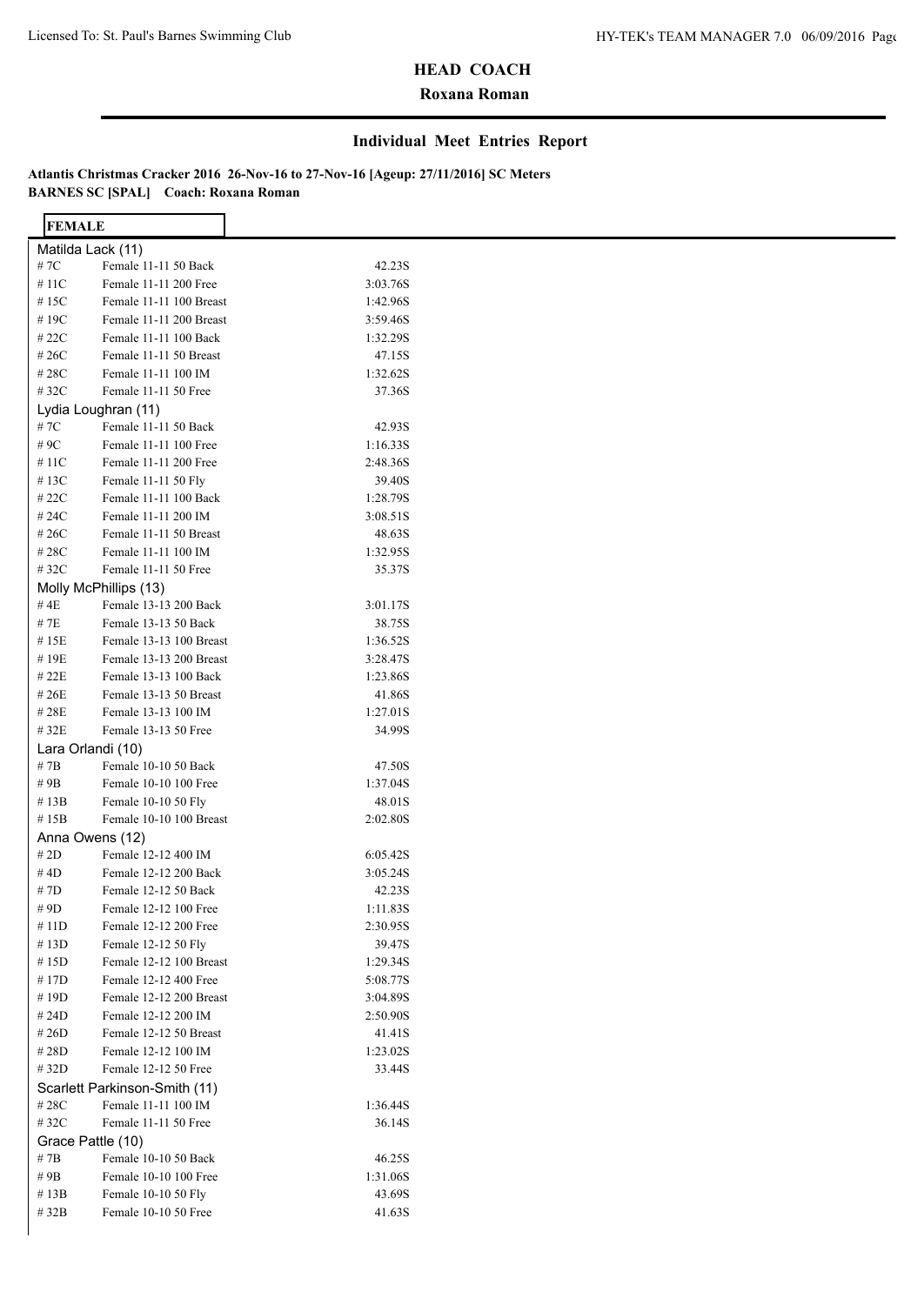$\overline{\phantom{a}}$ 

## **HEAD COACH**

### **Roxana Roman**

#### **Individual Meet Entries Report**

| <b>FEMALE</b> |                           |          |  |
|---------------|---------------------------|----------|--|
|               | Arabella Peak-Smylie (14) |          |  |
| # $2F$        | Female 14-14 400 IM       | 5:51.75S |  |
| #4F           | Female 14-14 200 Back     | 2:40.27S |  |
| # 7F          | Female 14-14 50 Back      | 35.12S   |  |
| # 9F          | Female 14-14 100 Free     | 1:07.00S |  |
| #11F          | Female 14-14 200 Free     | 2:23.69S |  |
| #13F          | Female 14-14 50 Fly       | 34.81S   |  |
| #17F          | Female 14-14 400 Free     | 5:08.07S |  |
| #19F          | Female 14-14 200 Breast   | 3:13.06S |  |
| # 22F         | Female 14-14 100 Back     | 1:16.74S |  |
| # 24F         | Female 14-14 200 IM       | 2:44.81S |  |
| #26F          | Female 14-14 50 Breast    | 41.57S   |  |
| #28F          | Female 14-14 100 IM       | 1:16.12S |  |
| #30F          | Female 14-14 100 Fly      | 1:24.00S |  |
| #32F          | Female 14-14 50 Free      | 30.62S   |  |
|               | Katie Proudlove (10)      |          |  |
| # 7B          | Female 10-10 50 Back      | 42.75S   |  |
| # $9B$        | Female 10-10 100 Free     | 1:20.42S |  |
| # 11B         | Female 10-10 200 Free     | 2:59.02S |  |
| #13B          | Female 10-10 50 Fly       | 47.92S   |  |
| #15B          | Female 10-10 100 Breast   | 1:51.38S |  |
| #19B          | Female 10-10 200 Breast   | 4:11.52S |  |
| #22B          | Female 10-10 100 Back     | 1:34.63S |  |
| # 24B         | Female 10-10 200 IM       | 3:55.63S |  |
| # $26B$       | Female 10-10 50 Breast    | 49.18S   |  |
| #28B          | Female 10-10 100 IM       | 1:38.18S |  |
| # 32B         | Female 10-10 50 Free      | 36.03S   |  |
|               | Rebecca Sweeney (12)      |          |  |
| # $2D$        | Female 12-12 400 IM       | 5:48.38S |  |
| #4D           | Female 12-12 200 Back     | 2:47.25S |  |
| # 5D          | Female 12-12 200 Fly      | 2:49.73S |  |
| #7D           | Female 12-12 50 Back      | 35.25S   |  |
| # 9D          | Female 12-12 100 Free     | 1:06.81S |  |
| #11D          | Female 12-12 200 Free     | 2:27.03S |  |
| #13D          | Female 12-12 50 Fly       | 33.29S   |  |
| #15D          | Female 12-12 100 Breast   | 1:25.77S |  |
| #17D          | Female 12-12 400 Free     | 5:16.63S |  |
| #19D          | Female 12-12 200 Breast   | 3:02.86S |  |
| # 22D         | Female 12-12 100 Back     | 1:18.29S |  |
| # 24D         | Female 12-12 200 IM       | 2:42.15S |  |
| # $26D$       | Female 12-12 50 Breast    | 38.83S   |  |
| #28D          | Female 12-12 100 IM       | 1:16.00S |  |
| #30D          | Female 12-12 100 Fly      | 1:15.96S |  |
| #32D          | Female 12-12 50 Free      | 30.83S   |  |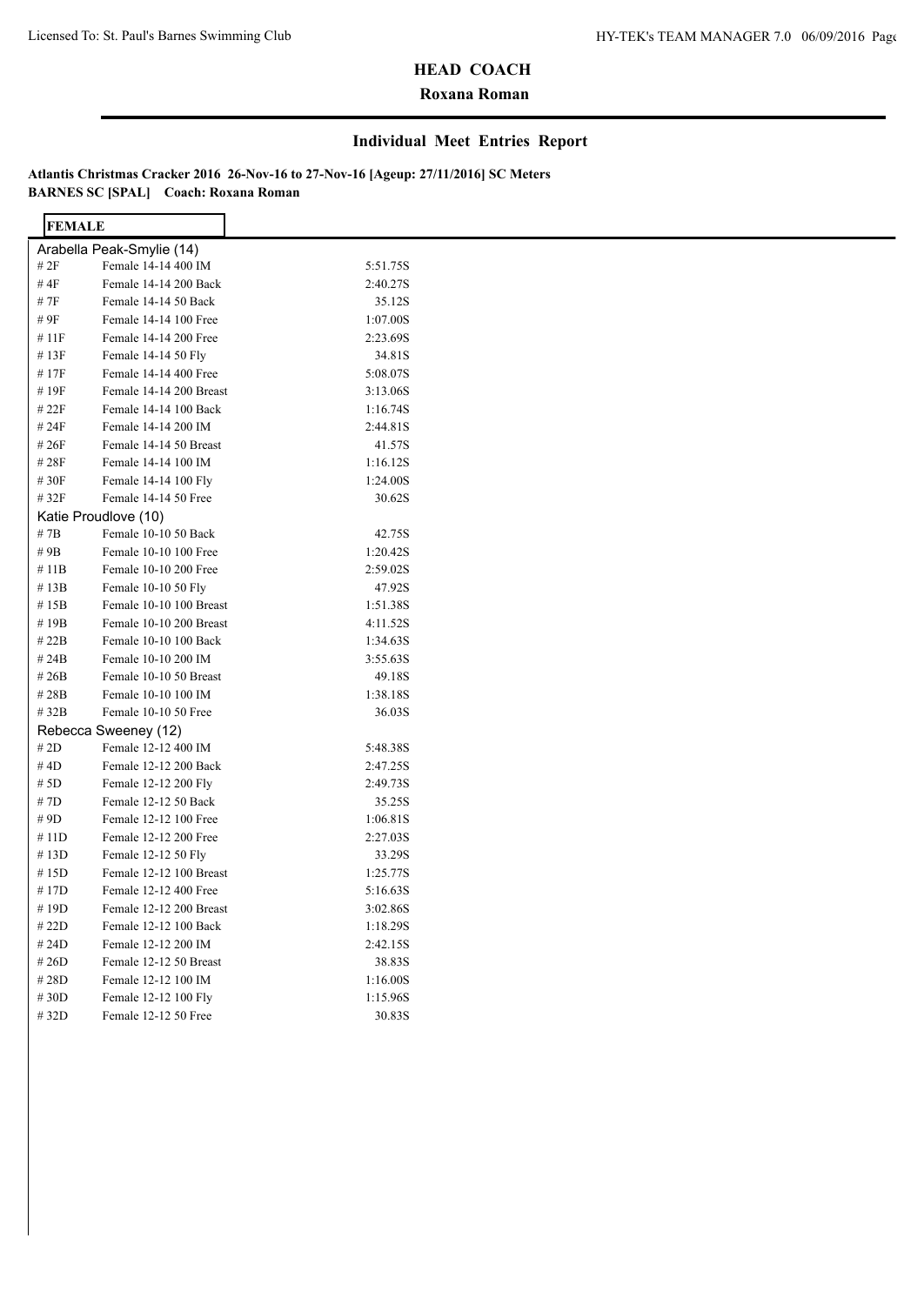## **Roxana Roman**

#### **Individual Meet Entries Report**

| <b>MALE</b>      |                       |          |  |
|------------------|-----------------------|----------|--|
|                  | Massimo Caprera (10)  |          |  |
| # $1B$           | Male 10-10 400 Free   | 7:02.22S |  |
| #6B              | Male 10-10 100 Back   | 1:42.86S |  |
| #16B             | Male 10-10 50 Free    | 41.33S   |  |
| # $23B$          | Male 10-10 50 Back    | 48.69S   |  |
|                  | Sebastian Evans (12)  |          |  |
| $\#$ 8D          | Male 12-12 200 IM     | 3:15.06S |  |
| #12D             | Male 12-12 100 IM     | 1:29.44S |  |
| #16D             | Male 12-12 50 Free    | 33.15S   |  |
| Toby Fryers (14) |                       |          |  |
| # 3F             | Male 14-14 200 Breast | 2:48.26S |  |
| # 6F             | Male 14-14 100 Back   | 1:16.95S |  |
| # 8F             | Male 14-14 200 IM     | 2:44.76S |  |
| #10F             | Male 14-14 50 Breast  | 35.65S   |  |
| #12F             | Male 14-14 100 IM     | 1:15.81S |  |
| #16F             | Male 14-14 50 Free    | 30.65S   |  |
| #18F             | Male 14-14 400 IM     | 5:56.04S |  |
| $\#$ 20F         | Male 14-14 200 Back   | 2:53.44S |  |
| #23F             | Male 14-14 50 Back    | 32.64S   |  |
| #25F             | Male 14-14 100 Free   | 1:05.78S |  |
| #27F             | Male 14-14 200 Free   | 2:28.94S |  |
| # 29F            | Male 14-14 50 Fly     | 33.75S   |  |
| #31F             | Male 14-14 100 Breast | 1:17.18S |  |
|                  | Christopher King (10) |          |  |
| #23B             | Male 10-10 50 Back    | 45.77S   |  |
|                  | Benedict Owens (14)   |          |  |
| #1F              | Male 14-14 400 Free   | 4:55.06S |  |
| # $3F$           | Male 14-14 200 Breast | 3:06.28S |  |
| $\#$ 8F          | Male 14-14 200 IM     | 2:37.24S |  |
| #12F             | Male 14-14 100 IM     | 1:18.10S |  |
| #14F             | Male 14-14 100 Fly    | 1:12.50S |  |
| #16F             | Male 14-14 50 Free    | 28.65S   |  |
| #18F             | Male 14-14 400 IM     | 5:31.25S |  |
| #21F             | Male 14-14 200 Fly    | 2:44.65S |  |
| #25F             | Male 14-14 100 Free   | 1:03.83S |  |
| #27F             | Male 14-14 200 Free   | 2:21.78S |  |
| #29F             | Male 14-14 50 Fly     | 32.88S   |  |
| #31F             | Male 14-14 100 Breast | 1:28.53S |  |
|                  | James Rossiter (11)   |          |  |
| # $6{\rm C}$     | Male 11-11 100 Back   | 1:29.53S |  |
| # $8\mathrm{C}$  | Male 11-11 200 IM     | 3:16.10S |  |
| $\#$ 12C         | Male 11-11 100 IM     | 1:30.09S |  |
| #16C             | Male 11-11 50 Free    | 32.68S   |  |
| $\#$ 23C         | Male 11-11 50 Back    | 39.44S   |  |
| $\#$ 25C         | Male 11-11 100 Free   | 1:18.85S |  |
| $\#$ 27C         | Male 11-11 200 Free   | 3:04.43S |  |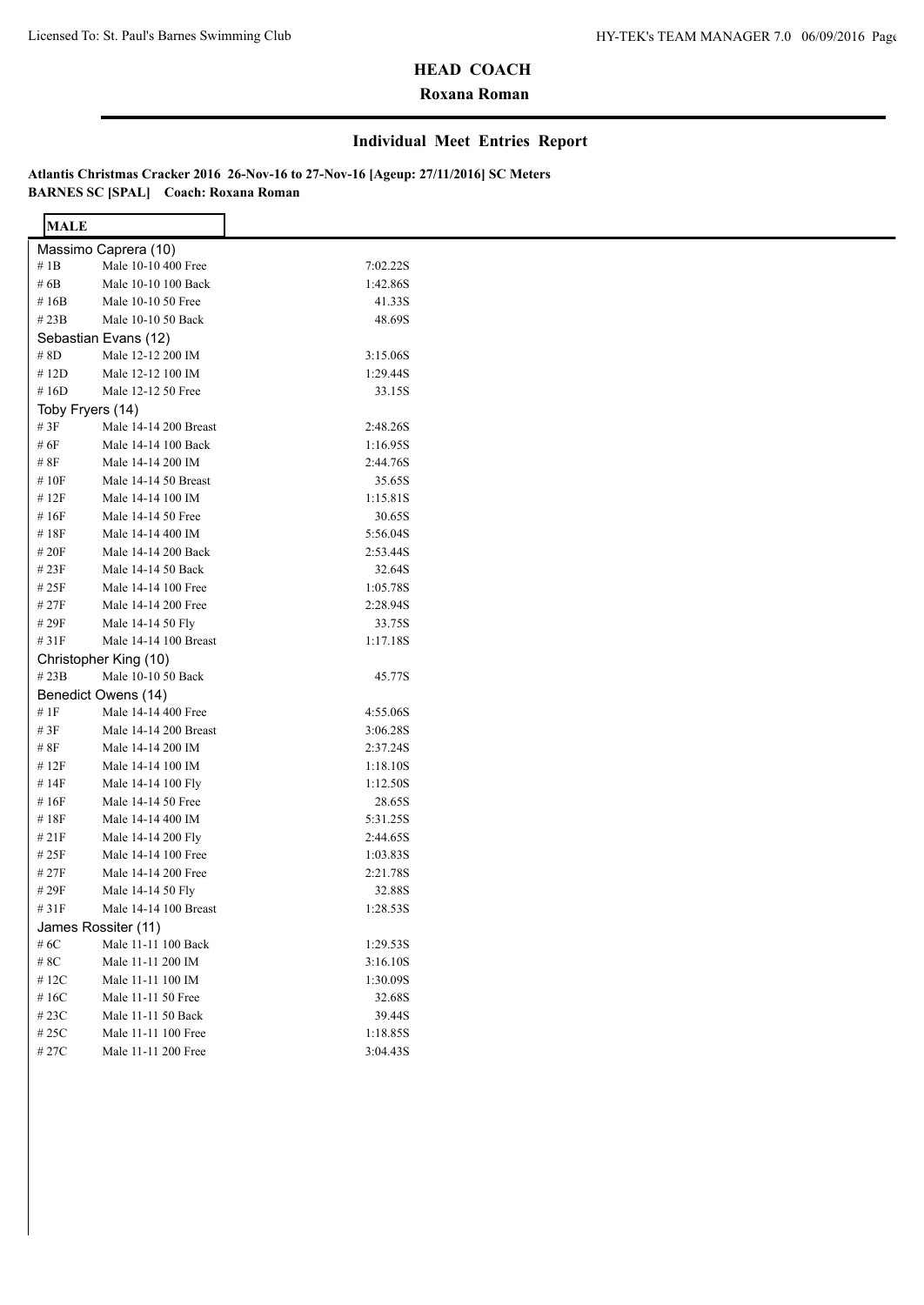## **Roxana Roman**

#### **Individual Meet Entries Report**

| <b>MALE</b>             |                          |          |  |  |  |
|-------------------------|--------------------------|----------|--|--|--|
| Kynan Tallec-Botos (10) |                          |          |  |  |  |
| # $6B$                  | Male 10-10 100 Back      | 1:22.93S |  |  |  |
| #10B                    | Male 10-10 50 Breast     | 48.90S   |  |  |  |
| #12B                    | Male 10-10 100 IM        | 1:24.90S |  |  |  |
| # $20B$                 | Male 10-10 200 Back      | 3:02.69S |  |  |  |
| #23B                    | Male 10-10 50 Back       | 39.97S   |  |  |  |
| #25B                    | Male 10-10 100 Free      | 1:13.92S |  |  |  |
| #27B                    | Male 10-10 200 Free      | 2:40.39S |  |  |  |
| #29B                    | Male 10-10 50 Fly        | 37.01S   |  |  |  |
| #31B                    | Male 10-10 100 Breast    | NT       |  |  |  |
|                         | Michael Walsh (16)       |          |  |  |  |
| # $6H$                  | Male 16 & Over 100 Back  | 1:13.18S |  |  |  |
| # 8H                    | Male 16 & Over 200 IM    | 2:44.39S |  |  |  |
| #10H                    | Male 16 & Over 50 Breast | 39.73S   |  |  |  |
| #12H                    | Male 16 & Over 100 IM    | 1:15.35S |  |  |  |
| #14H                    | Male 16 & Over 100 Fly   | 1:13.01S |  |  |  |
| #16H                    | Male 16 & Over 50 Free   | 27.83S   |  |  |  |
| #23H                    | Male 16 & Over 50 Back   | 33.74S   |  |  |  |
| #25H                    | Male 16 & Over 100 Free  | 1:01.76S |  |  |  |
| #27H                    | Male 16 & Over 200 Free  | 2:22.66S |  |  |  |
| #29H                    | Male 16 & Over 50 Fly    | 30.70S   |  |  |  |